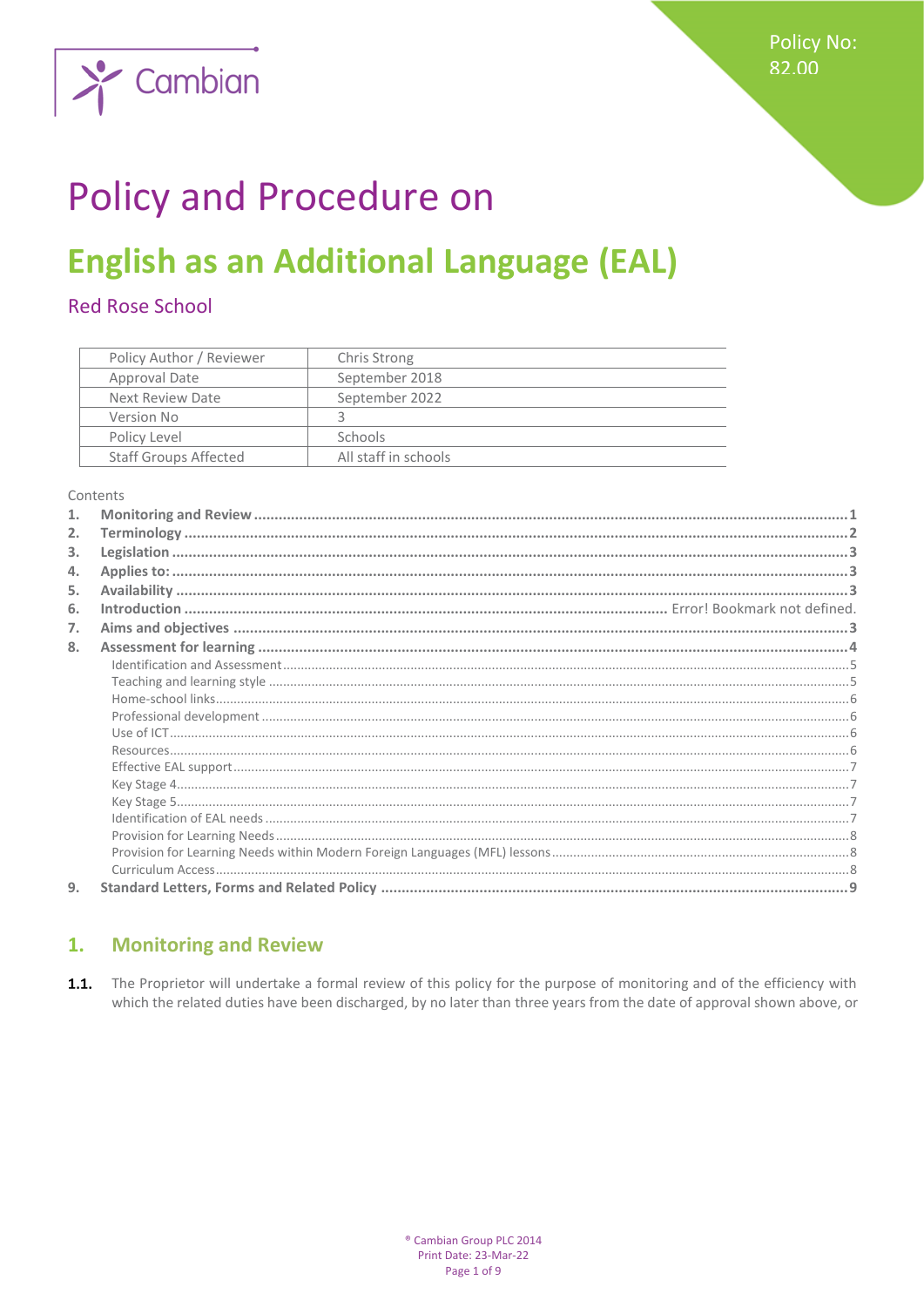

earlier if significant changes to the systems and arrangements take place, or if legislation, regulatory requirements or best practice guidelines so require.

The local content of this document will be subject to continuous monitoring, refinement and audit by the Head of  $1.2.$ Service.

Signed:

De fatt

Andrew Sutherland **Phil Worgan Representative, Proprieter - Cambian Group Acting Headteacher** August 2021 31/01/2022

P.Warene

## <span id="page-1-0"></span>**2. Terminology**

 $2.1.$ Our aim is to use consistent terminology throughout this policy and all supporting documentation as follows:

| 'Establishment' or 'Location | this is a generic term which means the Children's<br>Home/school/college. Red Rose School is a School.                                                                                                                                                                          |
|------------------------------|---------------------------------------------------------------------------------------------------------------------------------------------------------------------------------------------------------------------------------------------------------------------------------|
| <b>Individual</b>            | means any child or young person under the age of 18 or young adult<br>between the ages of 18 and 25. At Red Rose School we have up to 30<br>young people attending and/or residing between the ages of 5-18.                                                                    |
| <b>Service Head</b>          | This is the senior person with overall responsibility for the Red Rose<br>School. At Red Rose School this is the Headteacher who is Phil<br>Worgan (acting).* dual registered locations need to include Service<br>Head and Registered Manager if they are not the same person. |
| <b>Key Worker</b>            | Members of staff that have special responsibility for Individuals<br>residing at or attending the Establishment.                                                                                                                                                                |
| Parent, Carer, Guardian      | means parent or person with Parental Responsibility                                                                                                                                                                                                                             |
| <b>Regulatory Authority</b>  | Regulatory Authority is the generic term used in this policy to<br>describe the independent regulatory body responsible for inspecting<br>and regulating services. At Red Rose School this is Ofsted.                                                                           |
| <b>Social Worker</b>         | This means the worker allocated to the child/family. If there is no<br>allocated worker, the Duty Social Worker or Team Manager is<br>responsible.                                                                                                                              |
| <b>Placing Authority</b>     | Placing Authority means the local authority/agency responsible for<br>placing the child or commissioning the service                                                                                                                                                            |
| <b>Staff</b>                 | Means full or part-time employees of Cambian, agency workers, bank<br>workers, contract workers and volunteers.                                                                                                                                                                 |
| <b>SEN</b>                   | means Special Education Needs and is usually shortened to SEN.                                                                                                                                                                                                                  |
|                              |                                                                                                                                                                                                                                                                                 |

Next Review Date: September 2022

Version: 2 2 **and 2 example 2** Cambian Group PLC 2014 **Approved by:** Chris Strong Policy Name: English as an Additional Language Date: September 2018

Print Date: 23-Mar-22 Page 2 of 9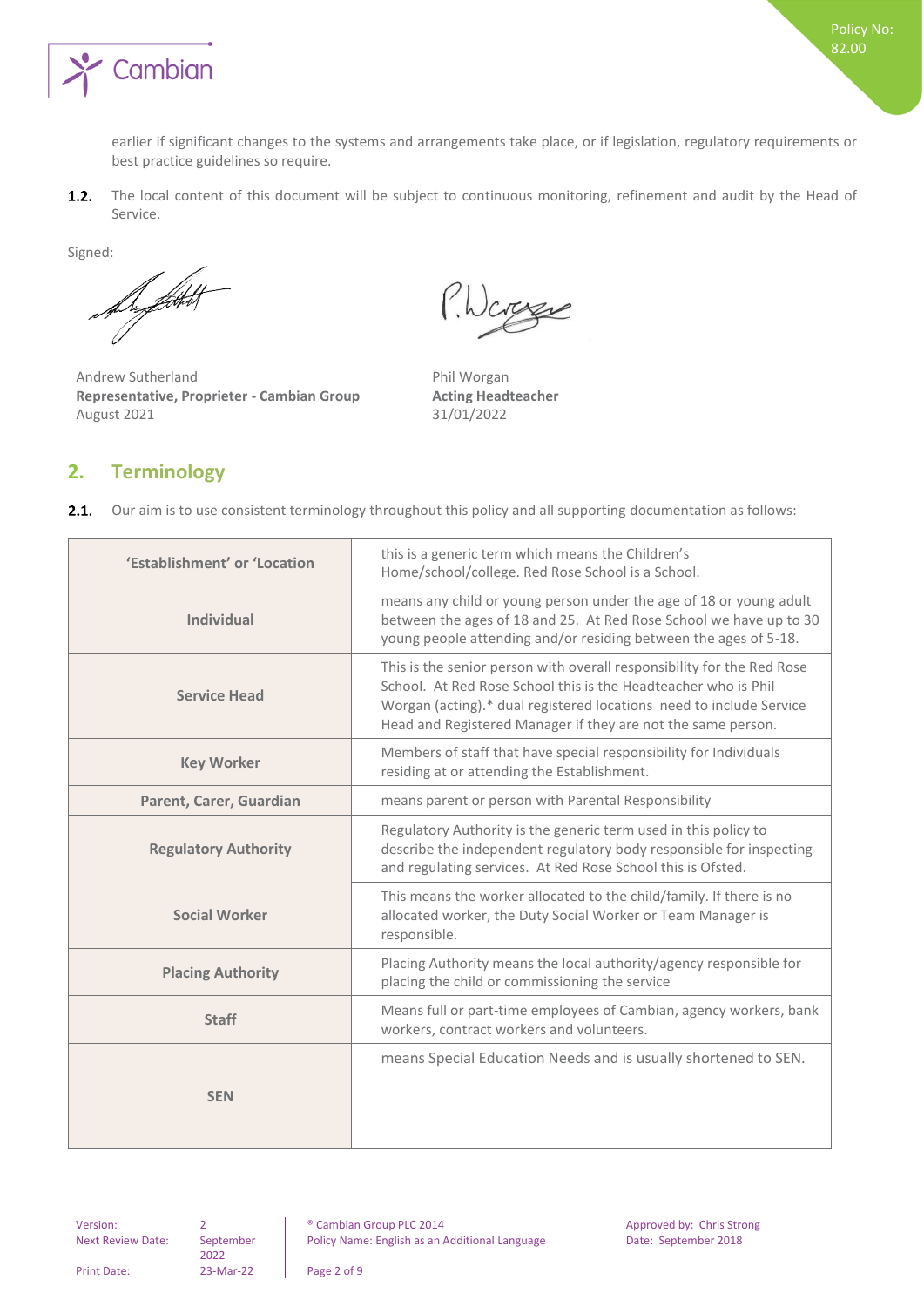

## <span id="page-2-0"></span>**3. Legislation**

 $3.1.$ Complies with Part 6, paragraph 24(3) (b) of The Education (Independent School Standards Compliance Record) (England) (Amendment) Regulations.

## <span id="page-2-1"></span>**4. Applies to:**

- the whole Location inclusive of activities outside of the normal hours;
- <span id="page-2-2"></span>all staff (teaching and support staff), the proprietor and volunteers working in the Location.

## **5. Availability**

- $5.1.$ This policy is made available to parents/guardians, carers, staff and Individuals from the school reception and school website.
- $5.2.$ In common with the rest of the curriculum, where a child is learning English as an additional language, this is individually planned for, taking into account the particular needs of the child and working with the family to plan how best to facilitate the child's integration into an English speaking setting. If for example, a child at our Location was most comfortable with say another language our strategy in understanding how best to enable the child to use English would include observing the child communicating in their mother tongue. As a result of this, key English words would be sent to the guardians, and we would request from them a list of the key words in their mother tongue. This would enable the teachers to be familiar with what the child might be trying to say. It would also assist in preventing the child becoming disheartened having managed to form a word, this being a significant achievement, in the mother tongue and then enable the teachers to encourage the child to transfer the word into English. Our experience is that this individually tailored approach has shown to be highly successful. We offer guardians the option to receive any policies, procedures, newsletters etc. That they would receive in English, translated into other languages.
- $5.3.$ The teaching and learning, achievements, attitudes and well-being of all our Individuals are important. We encourage all our Individuals to achieve the highest possible standards. We do this through taking account of each Individual's life experiences and needs.

## <span id="page-2-3"></span>6. Aims and objectives

• The National Curriculum secures entitlement for all Individuals to a number of areas of learning and gives them the opportunity to develop the knowledge, understanding, skills and attitudes that are necessary for their self-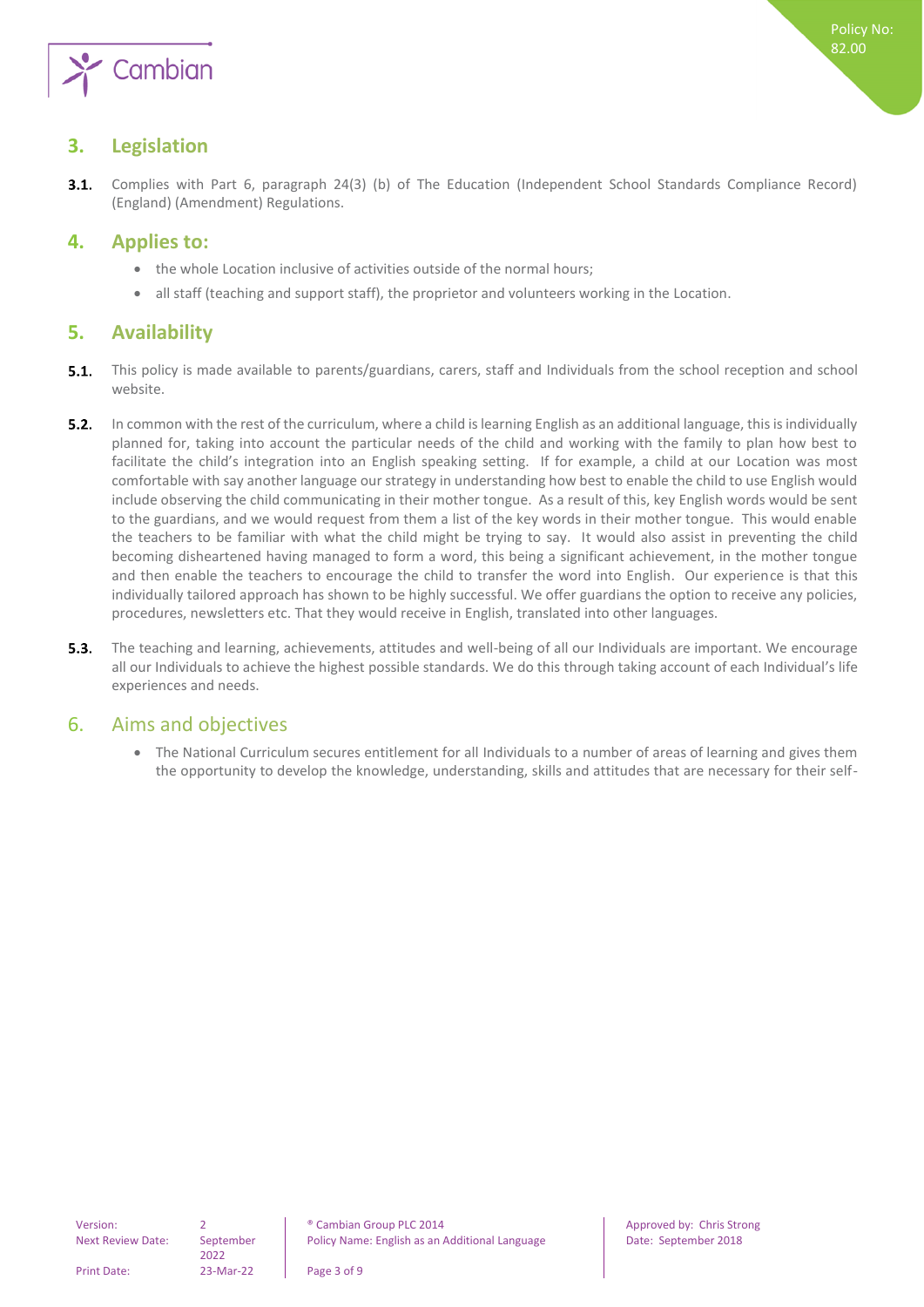

fulfilment and development as responsible citizens. We promote the principles of fairness and justice for all through the education that we provide in our school.

- The aim of this policy is to help ensure that we meet the full range of needs of those Individuals who are learning English as an additional language. This is in line with the requirements of current legislation
- $6.1.$ We aim to raise the attainment of minority ethnic pupils by:
	- assessing pupils' English ability and giving pupils with EAL access to the curriculum as quickly as possible;
	- providing pupils with EAL opportunities to hear and read good models of English and extend their knowledge and use of English;
	- providing additional in-class and withdrawal support to these pupils;
	- developing an understanding of and valuing pupils' home languages;
	- using visual and auditory resources;
	- assessing pupils with EAL to establish their needs and progress;
	- liaising with Special Educational Needs (SEN) colleagues in identifying pupils who may additionally have SEN.
- **6.2.** The aims of our (EAL) provision are that all students whose first language is not English:
	- become autonomous in all aspects of the English Language;
	- are supported so that they gain full access to the full school curriculum that is offered;
	- become aware of and can appropriately respond to differences and similarities between their cultures and others;
	- progress in their abilities within each aspect of the English Language including speaking, listening writing and reading;
	- are supported in their preparations for their next step in their academic careers.

## <span id="page-3-0"></span>7. Assessment for learning

- $7.1.$ We use the QCA English scales to measure English language competence for EAL Individuals linked to the National Curriculum. These have only recently been published. We carry out ongoing recording of attainment and progress in line with agreed school procedures.
- $7.2.$ The statutory assessment arrangements of the National Curriculum allow us to make special arrangements for Individuals who are learning English as an additional language.
- $7.3.$ In the mathematics tasks and tests at Key Stage 1 we help Individuals by translating English words or phrases that appear in the assessment materials, or non-English words or phrases that the Individuals use in their responses.
- $7.4.$ For the science and written mathematics test at Key Stage 2, we provide verbal or written translations of words or phrases in the test papers which we think are likely to prove difficult for Individuals for whom English is an additional

2022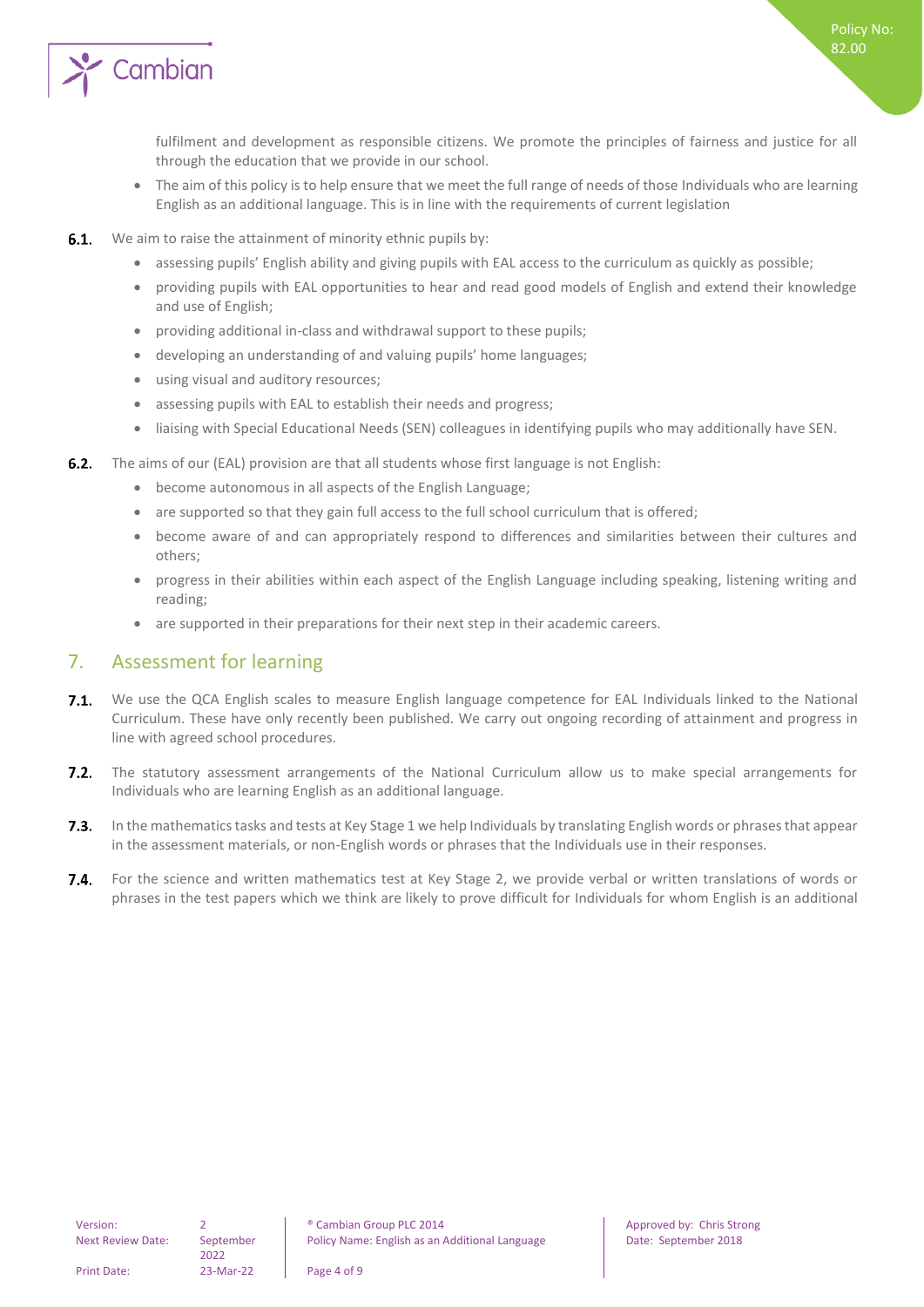

language. For the mental arithmetic test at Key Stage 2 we provide a verbal translation of the test to Individuals who have limited English.

- $7.5.$ The language support teacher offers support to Individuals during the Key Stage 1 and Key Stage 2 assessment period.
- $7.6.$ Students who have been resident in Britain for less than two years at the time of sitting formal public examinations (e.g. GCSE, A-level) may qualify for extra time. The SENCo will submit the necessary documentation to the relevant examining bodies in this instance.

#### <span id="page-4-0"></span>**Identification and Assessment**

- $7.7.$ Guardians are asked to inform school of any language needs their child may have on entry to school. In addition to this, their class teachers liaising with colleagues and working alongside pupils should be able to identify and assess pupils with EAL in order to target them for support. This can be done using a variety of data, including:
	- NFER English and Maths tests
	- PIPs and Aspects
	- Foundation stage profile
	- CATs
	- Teacher assessment
	- Reading tests/sweeps
	- Spelling tests
	- Individual pupil targets
	- ICT based tracking systems
	- Consultation with guardians
	- Attendance and behaviour monitoring
	- Accurate ethnic data
- $7.8.$ Once the pupils have been identified and assessed, the class teacher needs to work with colleagues to develop Individual Language Plans with SMART targets (ILP's). All should be aware that EAL pupils will frequently understand what is being said, well before they have confidence enough to speak themselves.

#### <span id="page-4-1"></span>**Teaching and learning style**

- $7.9.$ Teachers take action to help Individuals who are learning English as an additional language by various means:
	- developing their spoken and written English by:
		- o ensuring that vocabulary work covers the technical as well as the everyday meaning of key words, metaphors and idioms;
		- o providing in class support for individuals and small groups;
		- o developing appropriate resources;
		- o explaining how speaking and writing in English are structured for different purposes across a range of subjects;
		- $\circ$  providing a range of reading materials that highlight the different ways in which English is used;
		- $\circ$  encouraging Individuals to transfer their knowledge, skills and understanding of one language to another;
		- o providing support within small-group intervention strategy programmes also involving non–EAL pupils;
		- o providing advice and training for staff members;
		- o building on Individual's experiences of language at home and in the wider community, so that their developing uses of English and other languages support one another;
	- ensuring access to the curriculum and to assessment by:
		- o using accessible texts and materials that suit Individual's ages and levels of learning;

| Version:                 |                   | <sup>®</sup> Cambian Group PLC 2014            |
|--------------------------|-------------------|------------------------------------------------|
| <b>Next Review Date:</b> | September<br>2022 | Policy Name: English as an Additional Language |
| <b>Print Date:</b>       | 23-Mar-22         | Page 5 of 9                                    |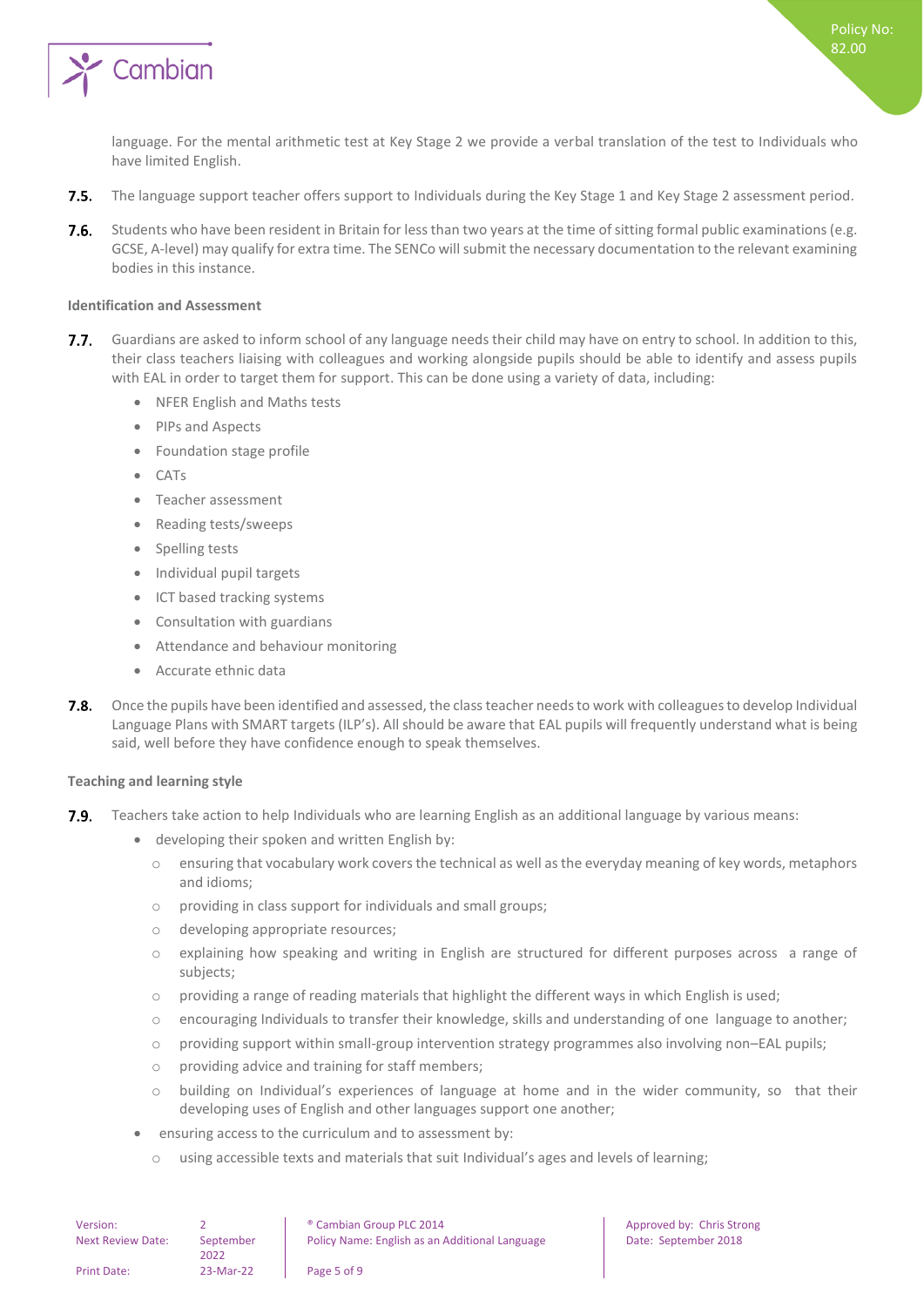

- o providing support through ICT, video or audio materials, dictionaries and translators, readers and amanuenses;
- o using the home or first language where appropriate.

#### <span id="page-5-0"></span>**Home-school links**

- 7.10. These are in place to:
	- Welcome guardians into school
	- Communicate with and involve guardians in their Individual's learning
	- Promote a multi-cultural understanding in school
- 7.11. The school is aware of obstacles to communication that may arise for some pupils and families with EAL and knows where to seek advice and support to overcome these.

#### <span id="page-5-1"></span>**Professional development**

7.12. All staff are provided with opportunities for training on EAL, through the SENCo, whose responsibility it is to provide this training on a regular basis, for all staff to extend their knowledge and understanding and enhance their skills. This contributes to the development of good practice and the raising of achievement within the school.

#### <span id="page-5-2"></span>**Use of ICT**

**7.13.** ICT is a central resource for learning in all areas at Red Rose School and is used when relevant for meeting the needs of EAL pupils.

#### <span id="page-5-3"></span>**Resources**

7.14. Staff working with EAL pupils can receive training in how to use existing resources to support language development, as part of their professional development. The school seeks to purchase resources which reflect different ethnicities in their language, visual images and content. Money is allocated each year to purchase further resources to support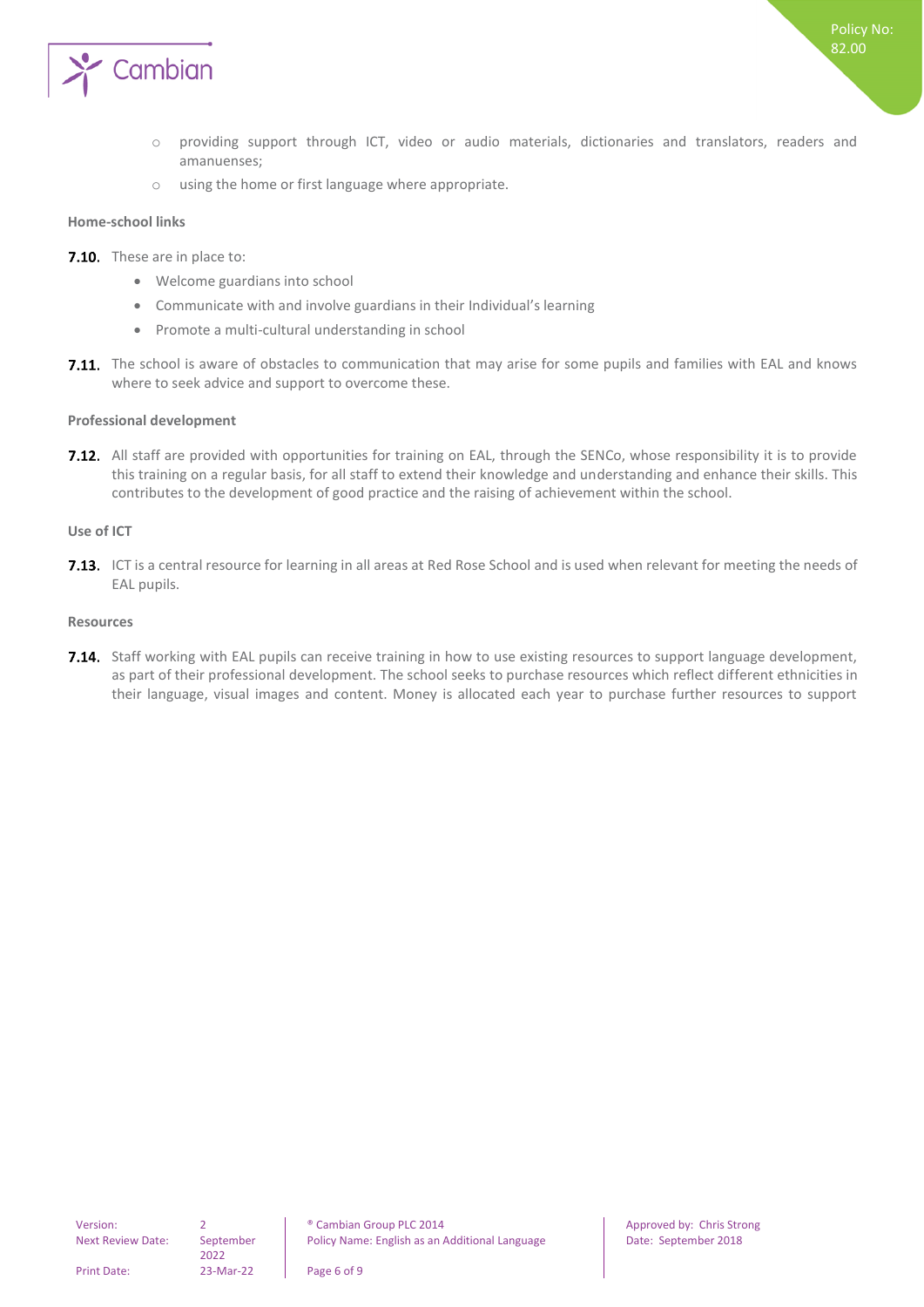

Learning Development including EAL. If teachers do not share the student's language they can use resources to demonstrate the value of the student's language through:

- dual language texts;
- multi lingual labels around the classroom / school and
- stories from their own and other cultures.

#### <span id="page-6-0"></span>**Effective EAL support**

7.15. This will be evidenced by:

- High standards of EAL training and curriculum content for EAL pupils
- Good leadership and management of EAL
- Pupils with EAL are sufficiently challenged and supported so they can reach their potential
- Support takes account of pupils at the early stage of language learning
- Use of our 'guardian angel' system. New EAL learners can be paired with both a helper who speaks their mother tongue, wherever possible (to help them feel comfortable) and a classmate (to help them integrate into the school)
- Support takes account of pupils at later stages of language learning by supporting them in their development of literacy across the curriculum and higher order language skills, e.g. pre-teach specific vocabulary, for example for science, to prepare them in advance of the lesson
- The offered curriculum is relevant and sensitive
- The SMT is involved in the monitoring, deployment and quality of provision for the support of minority ethnic pupils
- Links with guardians are good
- The area is a strength in the school
- <span id="page-6-1"></span>**7.16.** The additional support beyond the classroom available through the SEND department will take following form:

#### **Key Stage 4**

7.17. Students with an appropriate level of English will continue in mainstream English lessons leading to GCSE English and English literature. Those who would find the GCSE curriculum too difficult or inappropriate will receive timetabled EAL lessons in preparation for the First Certificate in English or the Cambridge Preliminary English Test.

#### <span id="page-6-2"></span>**Key Stage 5**

**7.18.** Sixth formers are recommended two lessons of EAL a week during their study periods. Students are working towards the IELTS examination which is required by many universities in the UK and abroad. Arrangements will be made for them to take their IELTS at a local school centre.

#### <span id="page-6-3"></span>**Identification of EAL needs**

- **7.19.** EAL needs are identified through a range of methods, including:
	- On entry, when EAL is identified and recorded as part of the entrance process, and interviews/meetings with the child and guardians take place.
	- By teaching staff recognition of the particular needs of a child, which should be fed back to the SENCo.
	- Through individual meetings with the SENCo, and with the Head of the MFL faculty where appropriate (e.g. where the language spoken is one that is taught within school, and/or where facilitation of the child's development of language can clearly be assisted through the MFL department's provision).
	- Through discussion with external professionals e.g. tutors, previous teachers, etc.
	- Through parental information.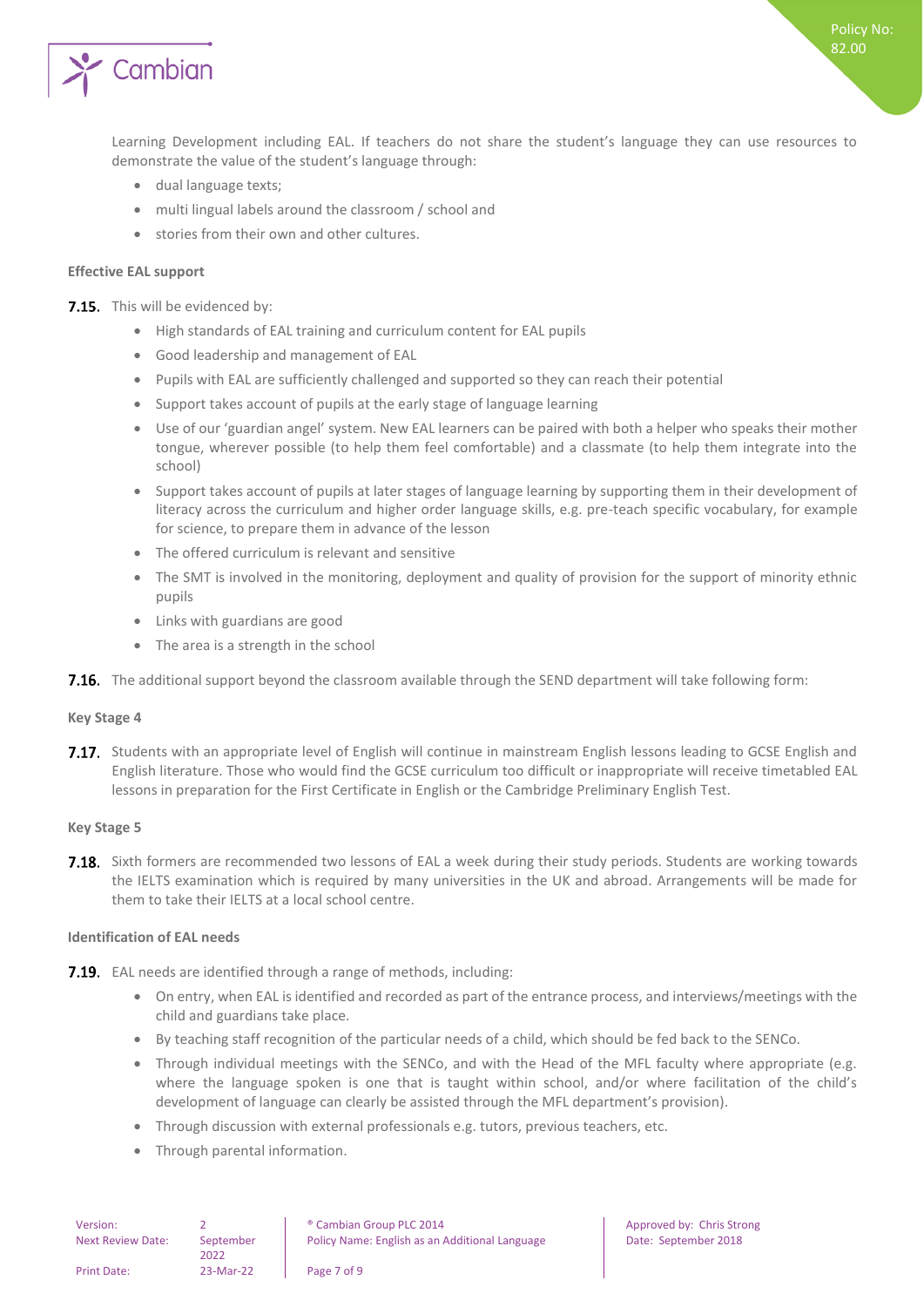

7.20. Guardians are asked to inform school of any language needs their child may have on entry to school. In addition to this, their class teachers liaising with colleagues and working alongside their students should be able to identify and assess students with EAL in order to target them for support. Once the students have been identified and assessed, the SENCo will provide key details of the students' requirements, and advice as to appropriate strategies, through the EAL register. All should be aware that EAL students will frequently understand what is being said, well before they have confidence enough to speak themselves.

#### <span id="page-7-0"></span>**Provision for Learning Needs**

**7.21.** Students with EAL will be differentiated for in accordance with our Differentiation and SEND policies. This may involve the use of all main forms of differentiation (resource, outcome, choice, support, task). As with all students this differentiation will be personalised by subject teachers to take into account the stage of learning attained by the student, and the methods in which they work best. Teachers will be advised and supported by the SENCo as to suitable methods for each child.

#### <span id="page-7-1"></span>**Provision for Learning Needs within Modern Foreign Languages (MFL) lessons**

- **7.22.** We have students who have English as their native language and who use another language. We will also have students whose native tongue is not English but they use it as their language of instruction. We will refer to both categories of students as Bilingual Learners as they live in two or more languages. Bilingual students are those who have 'access to more than one language in normal and natural ways in their daily lives.'
- **7.23.** Within language lessons we will aim for Additive Bilingualism rather than Transitional Bilingualism which can restrict student leaning. We will aim that through their lessons in French and Spanish, knowledge of other languages extends their constantly expanding language repertoire promoting their use of English and mother tongue. Languages are not separate and isolated units and bilingual learners show a greater level of metalinguistic awareness as well as greater cognitive capacity for language as a system. Bilingual students often demonstrate higher levels of self-confidence as they function in different cultures and social groups.
- 7.24. If a student is bilingual in French or Spanish, they will be given access to an EPP booklet for regular extension within the classroom. Additional EAL resources tailored to their precise abilities and needs will also be made regularly available. The opportunity to sit qualification examinations (e.g. GCSE, A-level) in their native tongue will be arranged wherever possible, and the Head of MFL can provide advice and guidance on obtaining tuition in languages outside school. Furthermore, the Head of MFL will endeavour to allocate time, where possible, to one on one or small group sessions with bilingual students with Native Language Assistants alongside the option of an after school club delivered by the assistants aimed specifically for bilingual speakers of the appropriate language.
- **7.25.** Language learning for our bilingual learners is encouraged through:
	- contextual support through practical experiences;
	- appropriate modelling of language;
	- opportunities to communicate confidently in the new language;
	- motivation through meaningful activities;
	- self-confidence through praise and
	- stimulating and enjoyable learning situations and
	- Time spent with Native Language Assistants in one on one or small group sessions.

#### <span id="page-7-2"></span>**Curriculum Access**

7.26. Teaching and learning, achievements, attitudes and well-being of all our Individuals are important. Some of our Individuals may have particular learning and assessment requirements, which are linked to their progress in learning English as an additional language. Individuals who are learning English as an additional language have skills and

2022

Print Date: 23-Mar-22 Page 8 of 9